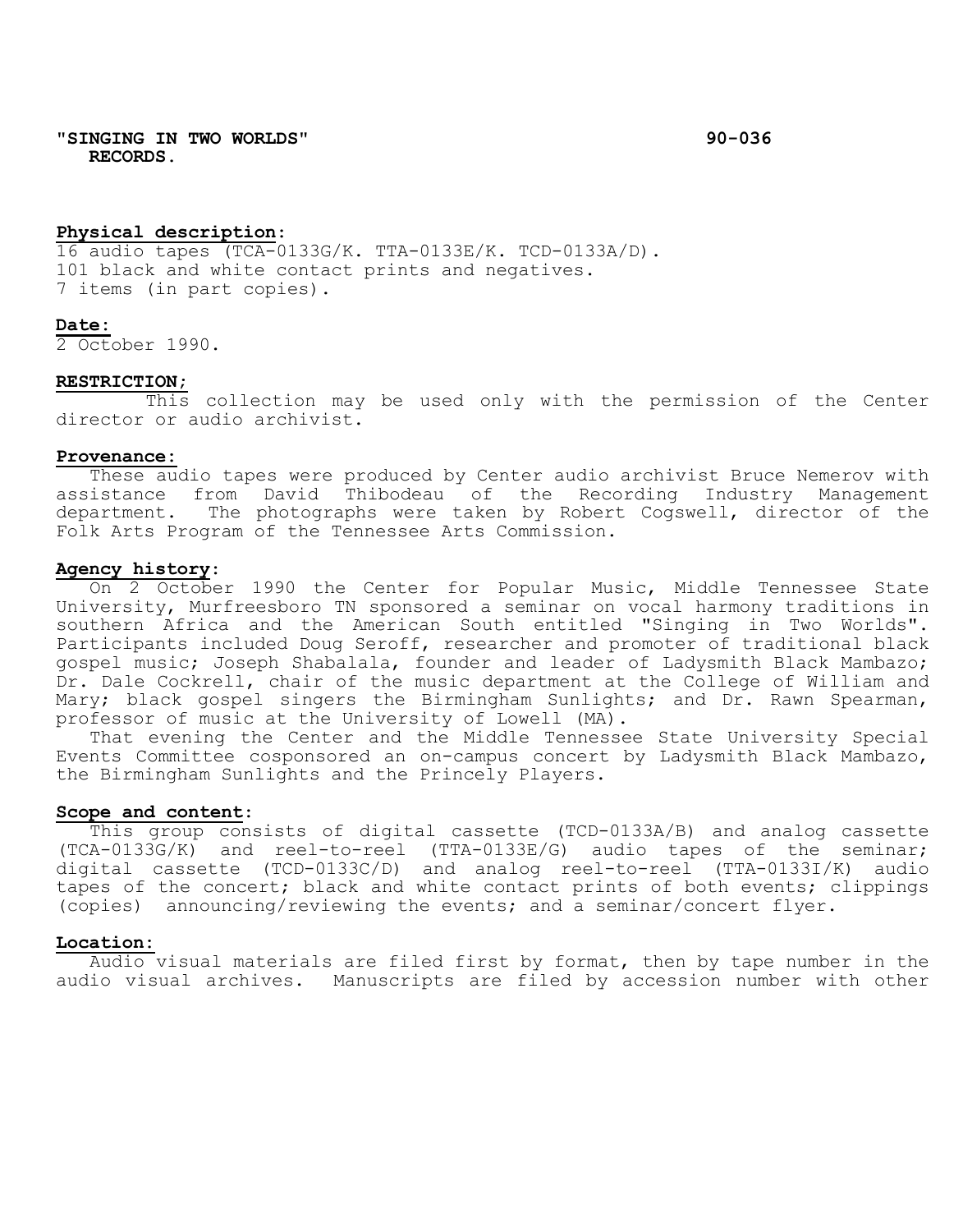manuscript groups. Photographs and slides are filed in the subject photograph file under black music.